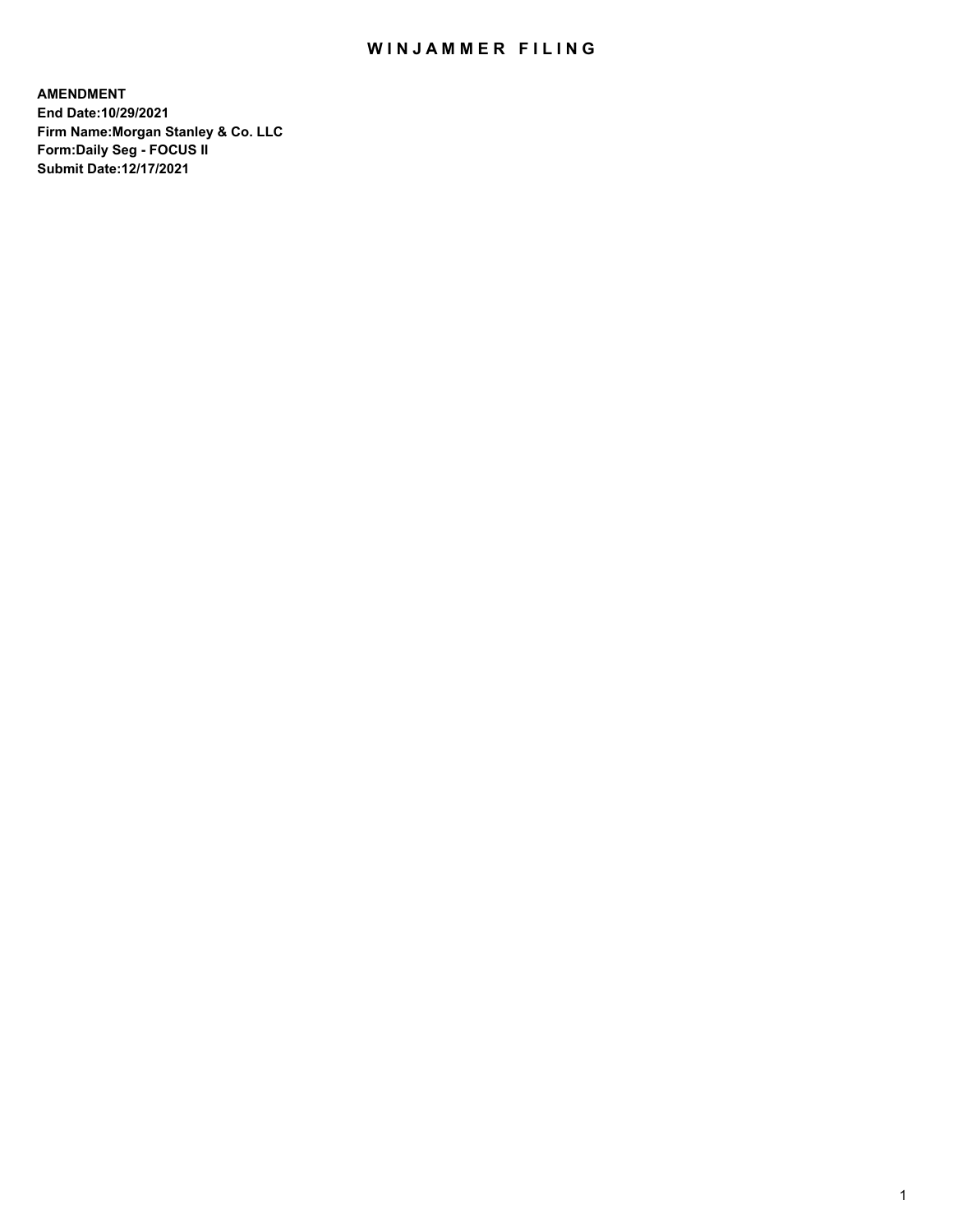**AMENDMENT End Date:10/29/2021 Firm Name:Morgan Stanley & Co. LLC Form:Daily Seg - FOCUS II Submit Date:12/17/2021 Daily Segregation - Cover Page**

| Name of Company                                                                                                                                                                                                                                                                                                                | Morgan Stanley & Co. LLC                                    |
|--------------------------------------------------------------------------------------------------------------------------------------------------------------------------------------------------------------------------------------------------------------------------------------------------------------------------------|-------------------------------------------------------------|
| <b>Contact Name</b>                                                                                                                                                                                                                                                                                                            | <b>Ikram Shah</b>                                           |
| <b>Contact Phone Number</b>                                                                                                                                                                                                                                                                                                    | 212-276-0963                                                |
| <b>Contact Email Address</b>                                                                                                                                                                                                                                                                                                   | Ikram.shah@morganstanley.com                                |
| FCM's Customer Segregated Funds Residual Interest Target (choose one):<br>a. Minimum dollar amount: ; or<br>b. Minimum percentage of customer segregated funds required:% ; or<br>c. Dollar amount range between: and; or<br>d. Percentage range of customer segregated funds required between:% and%.                         | 235,000,000<br><u>0</u><br><u>00</u><br>00                  |
| FCM's Customer Secured Amount Funds Residual Interest Target (choose one):<br>a. Minimum dollar amount: ; or<br>b. Minimum percentage of customer secured funds required:%; or<br>c. Dollar amount range between: and; or<br>d. Percentage range of customer secured funds required between: % and %.                          | 140,000,000<br><u>0</u><br>0 <sub>0</sub><br>0 <sub>0</sub> |
| FCM's Cleared Swaps Customer Collateral Residual Interest Target (choose one):<br>a. Minimum dollar amount: ; or<br>b. Minimum percentage of cleared swaps customer collateral required:% ; or<br>c. Dollar amount range between: and; or<br>d. Percentage range of cleared swaps customer collateral required between:% and%. | 92,000,000<br><u>0</u><br><u>0 0</u><br>00                  |

Attach supporting documents CH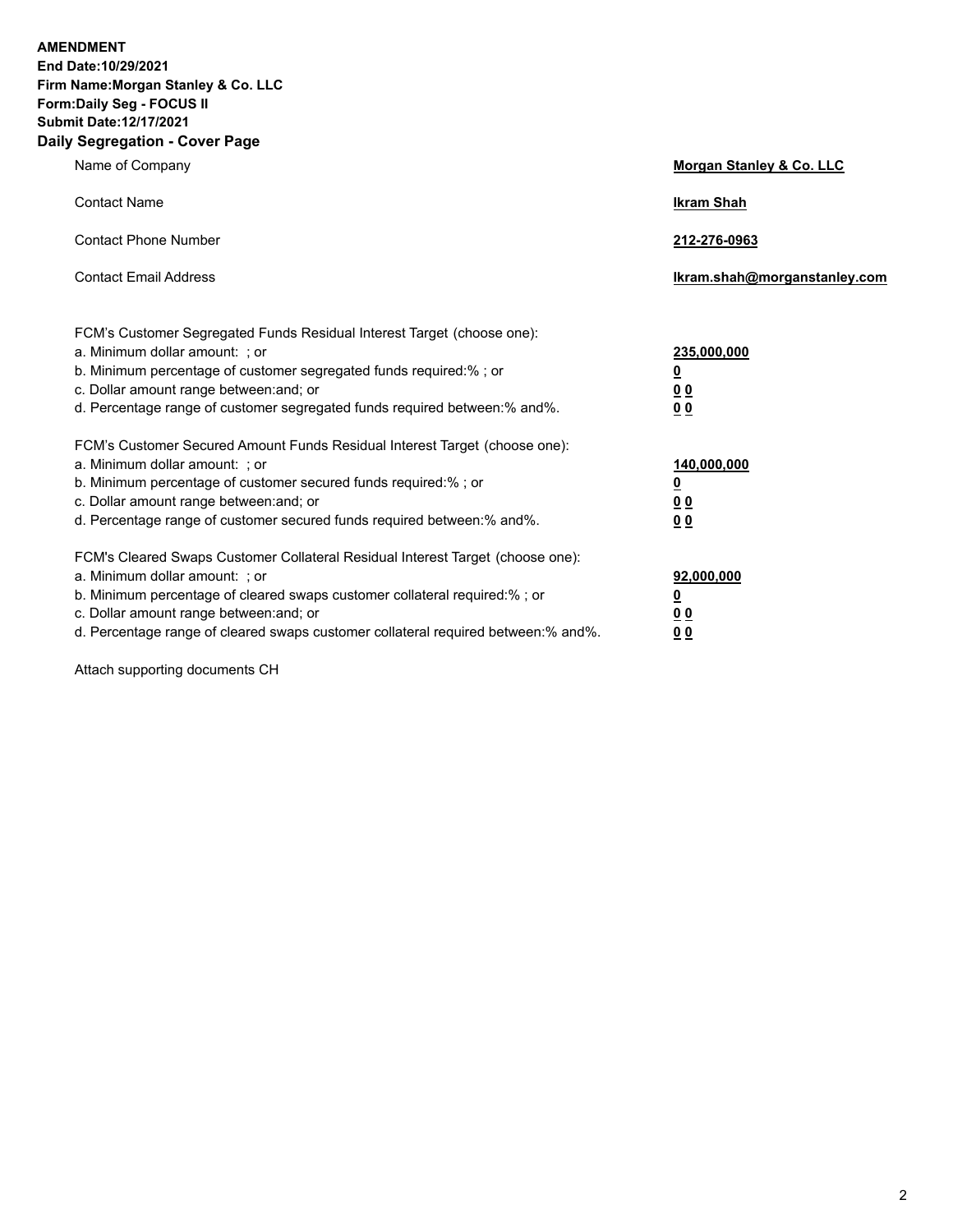#### **AMENDMENT End Date:10/29/2021 Firm Name:Morgan Stanley & Co. LLC Form:Daily Seg - FOCUS II Submit Date:12/17/2021 Daily Segregation - Secured Amounts** Foreign Futures and Foreign Options Secured Amounts Amount required to be set aside pursuant to law, rule or regulation of a foreign government or a rule of a self-regulatory organization authorized thereunder **0** [7305] 1. Net ledger balance - Foreign Futures and Foreign Option Trading - All Customers A. Cash **5,635,371,803** [7315] B. Securities (at market) **1,379,340,125** [7317] 2. Net unrealized profit (loss) in open futures contracts traded on a foreign board of trade **6,301,424** [7325] 3. Exchange traded options a. Market value of open option contracts purchased on a foreign board of trade **37,721,617** [7335] b. Market value of open contracts granted (sold) on a foreign board of trade **-23,718,240** [7337] 4. Net equity (deficit) (add lines 1. 2. and 3.) **7,035,016,729** [7345] 5. Account liquidating to a deficit and account with a debit balances - gross amount **26,990,079** [7351] Less: amount offset by customer owned securities **-23,681,558** [7352] **3,308,521** [7354] 6. Amount required to be set aside as the secured amount - Net Liquidating Equity Method (add lines 4 and 5) **7,038,325,250** [7355] 7. Greater of amount required to be set aside pursuant to foreign jurisdiction (above) or line 6. **7,038,325,250** [7360] FUNDS DEPOSITED IN SEPARATE REGULATION 30.7 ACCOUNTS 1. Cash in banks A. Banks located in the United States **426,430,452** [7500] B. Other banks qualified under Regulation 30.7 **417,810,269** [7520] **844,240,721** [7530] 2. Securities A. In safekeeping with banks located in the United States **333,824,488** [7540] B. In safekeeping with other banks qualified under Regulation 30.7 **89,573,756** [7560] **423,398,244** [7570] 3. Equities with registered futures commission merchants A. Cash **6,937,054** [7580] B. Securities **0** [7590] C. Unrealized gain (loss) on open futures contracts **1,105,181** [7600] D. Value of long option contracts **0** [7610] E. Value of short option contracts **0** [7615] **8,042,235** [7620] 4. Amounts held by clearing organizations of foreign boards of trade A. Cash **0** [7640] B. Securities **0** [7650] C. Amount due to (from) clearing organization - daily variation **0** [7660] D. Value of long option contracts **0** [7670] E. Value of short option contracts **0** [7675] **0** [7680] 5. Amounts held by members of foreign boards of trade A. Cash **5,003,831,739** [7700] B. Securities **955,941,881** [7710] C. Unrealized gain (loss) on open futures contracts **5,196,242** [7720] D. Value of long option contracts **37,721,617** [7730] E. Value of short option contracts **-23,718,240** [7735] **5,978,973,239** [7740] 6. Amounts with other depositories designated by a foreign board of trade **0** [7760] 7. Segregated funds on hand **0** [7765]

- 8. Total funds in separate section 30.7 accounts **7,254,654,439** [7770]
- 9. Excess (deficiency) Set Aside for Secured Amount (subtract line 7 Secured Statement Page 1 from Line 8)
- 10. Management Target Amount for Excess funds in separate section 30.7 accounts **140,000,000** [7780]
- 11. Excess (deficiency) funds in separate 30.7 accounts over (under) Management Target **76,329,189** [7785]

**216,329,189** [7380]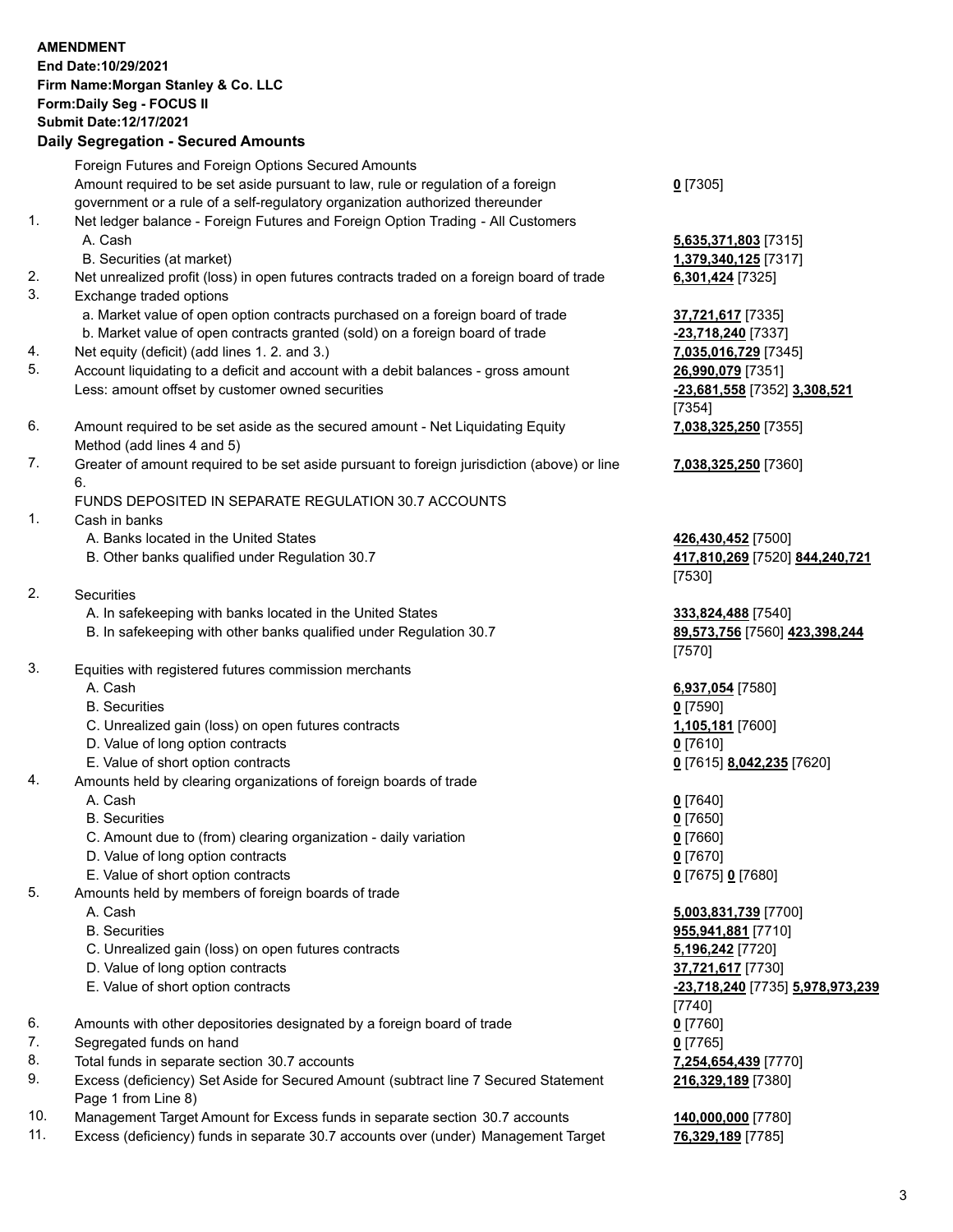#### **AMENDMENT End Date:10/29/2021**

**Firm Name:Morgan Stanley & Co. LLC Form:Daily Seg - FOCUS II Submit Date:12/17/2021**

#### **Daily Segregation - Segregation Statement**

SEGREGATION REQUIREMENTS(Section 4d(2) of the CEAct)

- 1. Net ledger balance
	-
- 2. Net unrealized profit (loss) in open futures contracts traded on a contract market **1,057,267,625** [7030]
- 3. Exchange traded options
	- A. Add market value of open option contracts purchased on a contract market **1,722,383,180** [7032]
	- B. Deduct market value of open option contracts granted (sold) on a contract market **-1,493,340,802** [7033]
- 4. Net equity (deficit) (add lines 1, 2 and 3) **25,139,812,749** [7040]
- 5. Accounts liquidating to a deficit and accounts with debit balances - gross amount **382,818,309** [7045]
- 6. Amount required to be segregated (add lines 4 and 5) **25,140,412,808** [7060]
	- FUNDS IN SEGREGATED ACCOUNTS
- 7. Deposited in segregated funds bank accounts A. Cash **2,015,699,659** [7070]
	- B. Securities representing investments of customers' funds (at market) **0** [7080]

C. Securities held for particular customers or option customers in lieu of cash (at market)

- 8. Margins on deposit with derivatives clearing organizations of contract markets A. Cash **15,425,798,040** [7100]
	- B. Securities representing investments of customers' funds (at market) **0** [7110]

C. Securities held for particular customers or option customers in lieu of cash (at market)

- 9. Net settlement from (to) derivatives clearing organizations of contract markets **92,893,196** [7130]
- 10. Exchange traded options
	- A. Value of open long option contracts **1,722,383,180** [7132]
	- B. Value of open short option contracts **-1,493,340,802** [7133]
- 11. Net equities with other FCMs
	- A. Net liquidating equity **16,652,591** [7140]
	- B. Securities representing investments of customers' funds (at market) **0** [7160]

C. Securities held for particular customers or option customers in lieu of cash (at market)

- 12. Segregated funds on hand **149,495,124** [7150]
- 13. Total amount in segregation (add lines 7 through 12) **25,526,962,822** [7180]
- 14. Excess (deficiency) funds in segregation (subtract line 6 from line 13) **386,550,014** [7190]
- 15. Management Target Amount for Excess funds in segregation **235,000,000** [7194]
- 16. Excess (deficiency) funds in segregation over (under) Management Target Amount Excess

# A. Cash **16,106,625,788** [7010] B. Securities (at market) **7,746,876,958** [7020]

Less: amount offset by customer securities **-382,218,250** [7047] **600,059** [7050]

**3,100,166,899** [7090]

**4,497,214,935** [7120]

**0** [7170]

**151,550,014** [7198]